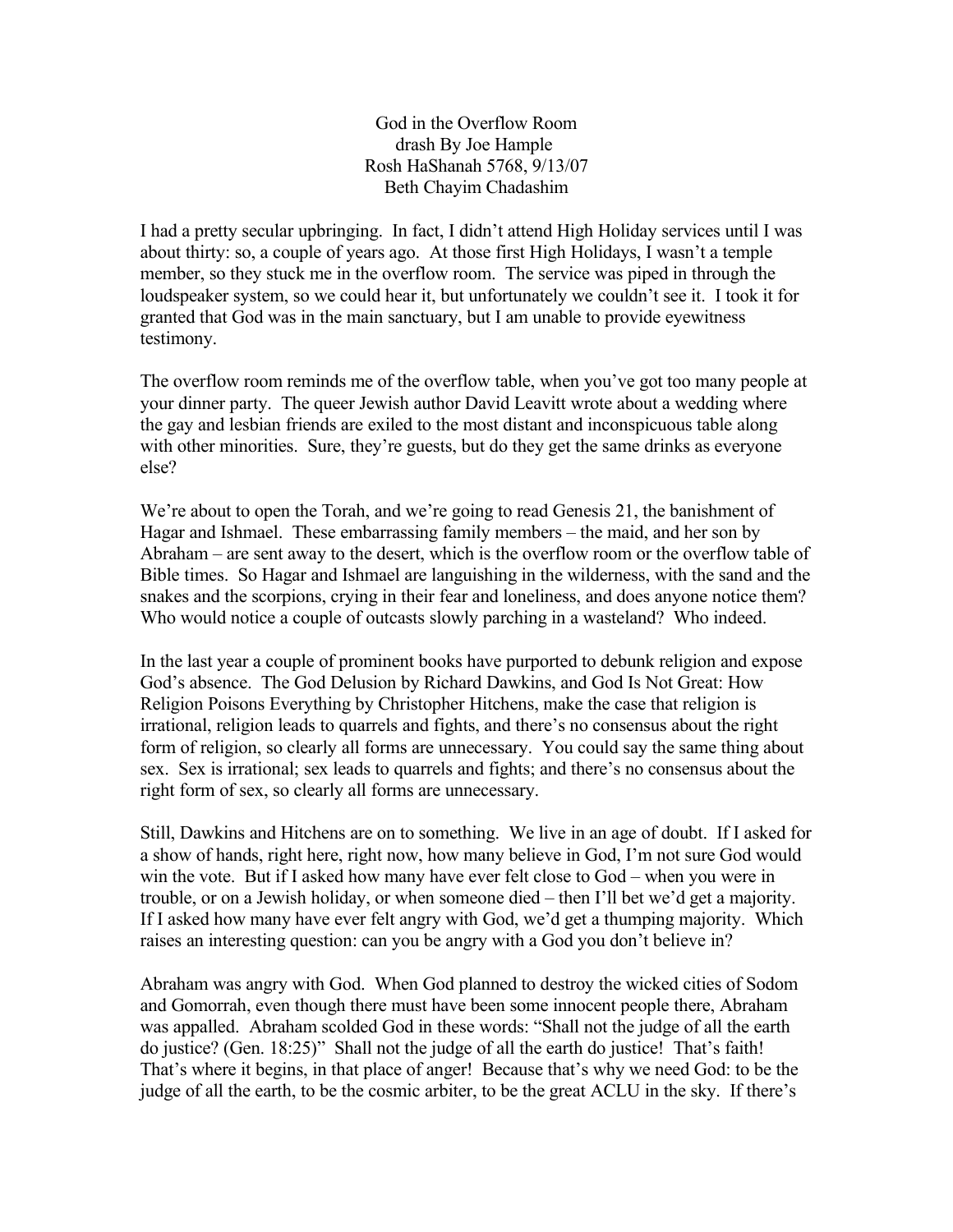no God, then there's no moral balance: you have your definition of right and wrong, and I have mine, and there's no bottom line. But maybe there exists, above your limitations and beyond my prejudices, some kind of absolute justice: and absolute justice requires an absolute judge.

But what good does that do us? How do we know God is here, today, with us? The philosopher Franz Rosenzweig tried to prove it with the Star of David, the Jewish Star. He said the Star of David is the intersection of reality and relationship. One triangle stands for reality, the other triangle stands for relationship: and the intersection is wherever reality meets relationship; that is, anyplace a human being may happen to call upon God. Even the overflow room.

You look dubious. But Rosenzweig wasn't meshuggeh. The Christian scholar Joachim Wach said religion provides the map of the invisible world. The invisible world is, well, invisible, so different people are going to map it differently. But even history's famous atheists, Darwin and Marx and Freud, provided their own maps of the invisible world. Oh, they didn't put God at the center: they put evolution or revolution or the unconscious at the center; but something has to be at the center, doesn't it.

Funny, two of these three atheists were born Jewish. Freud, at least, identified as a Jew throughout his life, even if he was an atheist. Just like some of my best friends and relatives, who say they feel very Jewish, but they don't believe in God or religion. They like to say oy vey; they like to eat a bagel; they like to laugh at Adam Sandler. And I support everyone's right to their own path. But anyone can say oy vey; anyone can eat a bagel; anyone can laugh at Adam Sandler. Is that enough to make a person significantly Jewish? No one worried about defining the boundaries of Jewishness in the days of the ghetto: the boundaries of Jewishness were manifest in stone and iron. But what could it mean to be Jewish today, and tomorrow, if it doesn't somehow connect with our sacred story?

The Orthodox think they have the answer. They claim to have the uniform, changeless Judaism, the original kind. Slight problem! There never was a uniform, changeless Judaism. Judaism has been unfolding from day one. No one said El Malé Rachamim at Rashi's funeral: it hadn't been written yet. We have illuminated haggadahs from the Middle Ages that show Jewish men bareheaded. Jews in different parts of the world cherish different prayerbooks, different customs, different dietary laws. Where's the uniformity?

There was some uniformity in Biblical Judaism, since it was based in one central shrine, the Temple in Jerusalem. But even then, people who couldn't make it to Jerusalem for one reason or another prayed in homes or town halls which functioned as the first synagogues. Those synagogues were, in effect, the Temple's overflow rooms. Since the Temple was destroyed, the synagogue – the overflow room – is all that's left. We are all in the overflow room. The rabbinic leap of faith is that this is all right. The God who used to reside in the Temple is now available in the overflow rooms, from Kovno to Cairo, and from Lisbon to Los Angeles. This was an innovation, of course. In fact, it was the mother of all innovations.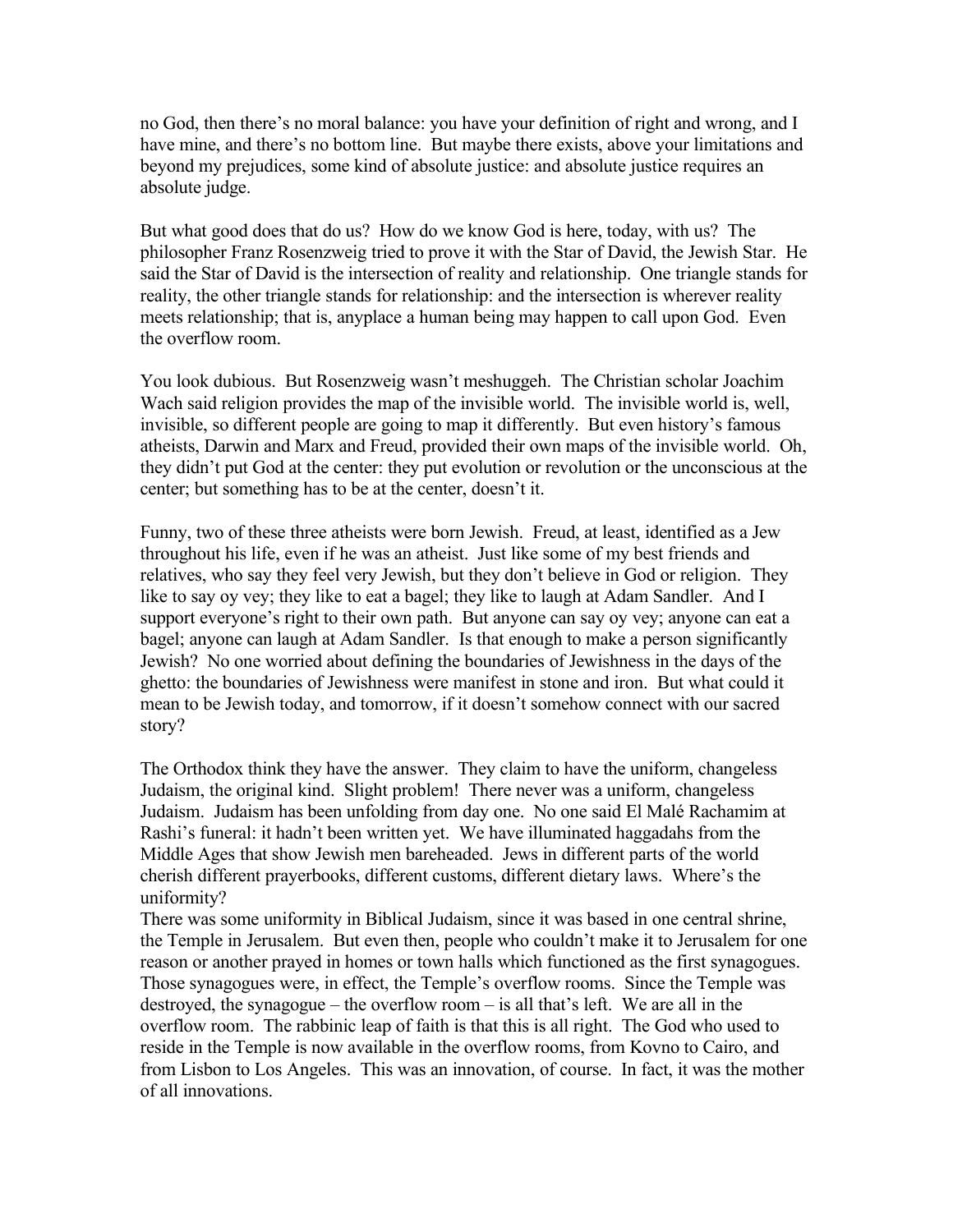And today? Today, I must tell you, the authentic Judaism is the Judaism of integrity. What's Judaism without integrity? We need the intellectual integrity to admit that our religion has grown and changed over the centuries: Moses didn't come down from Sinai with gefilte fish. We need the moral integrity to see that men are not better than women, and Jews are not better than non-Jews, and destroying the planet isn't kosher. We need the spiritual integrity to pray from our heart, treating the prayerbook as a resource not a straitjacket.

The prayerbook is actually the most variable document in the Jewish library. We don't change the Bible, or the Talmud, even if we find something baffling or offensive in their pages: they are historical volumes, and they say what they say, and we deal with it through the tradition of midrash, creative interpretation. But the prayerbook is the book you can change. It has evolved from the beginning, by translation, by rearrangement, by omission, and by expansion.

I see the prayerbook expanding further in our own time, new prayers coming in from the fringes and the margins and the wilderness. Our grandparents didn't say a healing prayer in the Friday night service, but why shouldn't we add one? There are lonely Jews in that overflow room called the hospital who need our prayers. There doesn't happen to be a ritual for same-sex marriage in the traditional prayerbook, but why shouldn't we write one? There are loving couples at that overflow table called the queer community who need our blessings.

Is God OK with that? The fact is, revelation is ongoing. Mythically it all happened at Sinai, but historically the rabbis have always felt free to change the rules on God's behalf. For example, Chanukkah is a post-Biblical holiday, but when we light the Chanukkah candles, we say a v'tzivvanu blessing, which means we're fulfilling a commandment. Whoa! A post-Biblical commandment! That means revelation is ongoing. Ninety years ago, Franz Rosenzweig and his colleague Martin Buber had an amazing insight about God and revelation. They perceived that the content of revelation is subjective. Revelation is relational: it requires two parties, a sender and a receiver; and the message is shaped by the consciousness of each party. The voice of God is like the voice of the shofar: moving, piercing, ancient; but what exactly is it saying? It is saying something different to each listener. Justice is universal, but holiness is personal. God empowers us to find holiness wherever we may: at work, home, school, the beach, or the desert.

So Hagar and Ishmael are ostracized, like peaceniks at the Pentagon, and get sent to the overflow room. Hagar and Ishmael are banished, like minorities at a snooty wedding, and get bumped to the overflow table. But God remembers them. God says, "What troubles you, Hagar? Don't be afraid (Gen. 21:17)." God tells her, "Get up, pick up the boy, and take him by the hand (Gen. 21:18)." The 13th-century rabbi Nachmanides said that experience qualifies Hagar as a kind of prophet: after all, God spoke to her. How about that! The unemployed foreign maid was a prophet!